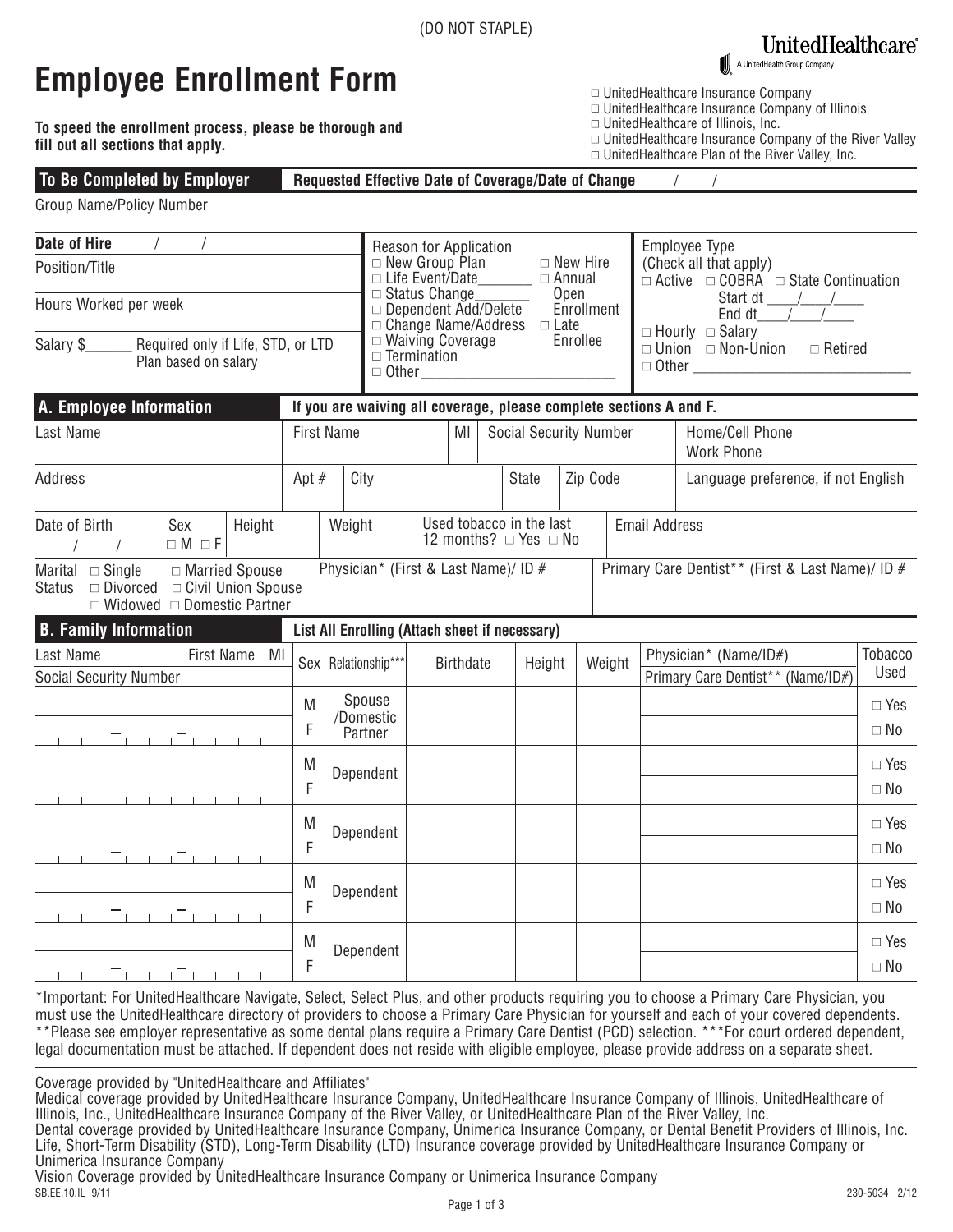| Employee Name                                                                                                                                                                                                                                                                                                                                                                                                                                                                                                                                                                                                                                                                                                                                                                                                                                                                                                                                                                                                                                                                                                                                                                                                                                                                                                                                                                               |                                                                    |                                                                                         |                                                                                                   |               |  |                                                                              |                                                                                                                                                                                     |  |  |
|---------------------------------------------------------------------------------------------------------------------------------------------------------------------------------------------------------------------------------------------------------------------------------------------------------------------------------------------------------------------------------------------------------------------------------------------------------------------------------------------------------------------------------------------------------------------------------------------------------------------------------------------------------------------------------------------------------------------------------------------------------------------------------------------------------------------------------------------------------------------------------------------------------------------------------------------------------------------------------------------------------------------------------------------------------------------------------------------------------------------------------------------------------------------------------------------------------------------------------------------------------------------------------------------------------------------------------------------------------------------------------------------|--------------------------------------------------------------------|-----------------------------------------------------------------------------------------|---------------------------------------------------------------------------------------------------|---------------|--|------------------------------------------------------------------------------|-------------------------------------------------------------------------------------------------------------------------------------------------------------------------------------|--|--|
| Please check the box for each coverage you or your dependents are enrolling in.<br>If your employer offers a choice of plans, indicate which plan you are selecting. Indicate the dollar amount<br><b>C. Product Selection</b><br>selected for the Life and Accidental Death & Dismemberment (AD&D), Supplemental Life, Short-Term Disability<br>(STD), and Long-Term Disability (LTD) plans. Benefit offerings are dependent upon employer selection.                                                                                                                                                                                                                                                                                                                                                                                                                                                                                                                                                                                                                                                                                                                                                                                                                                                                                                                                      |                                                                    |                                                                                         |                                                                                                   |               |  |                                                                              |                                                                                                                                                                                     |  |  |
| Person                                                                                                                                                                                                                                                                                                                                                                                                                                                                                                                                                                                                                                                                                                                                                                                                                                                                                                                                                                                                                                                                                                                                                                                                                                                                                                                                                                                      | Medical                                                            |                                                                                         | Dental                                                                                            | Vision        |  | Basic Life/AD&D                                                              | Supp Life/AD&D                                                                                                                                                                      |  |  |
| Employee                                                                                                                                                                                                                                                                                                                                                                                                                                                                                                                                                                                                                                                                                                                                                                                                                                                                                                                                                                                                                                                                                                                                                                                                                                                                                                                                                                                    | $\Box$ and $\Box$ and $\Box$ and $\Box$                            |                                                                                         | $\begin{tabular}{ c c c } \hline \quad \quad & \quad \quad & \quad \quad \\ \hline \end{tabular}$ | $\Box$        |  | $\Box \$                                                                     | $\begin{tabular}{ c c c } \hline \quad & \quad & \quad & \quad \quad & \quad \quad \\ \hline \quad \quad & \quad & \quad \quad & \quad \quad & \quad \quad \\ \hline \end{tabular}$ |  |  |
| Spouse/Domestic Partner                                                                                                                                                                                                                                                                                                                                                                                                                                                                                                                                                                                                                                                                                                                                                                                                                                                                                                                                                                                                                                                                                                                                                                                                                                                                                                                                                                     | □                                                                  | $\Box$                                                                                  |                                                                                                   | $\Box$        |  | $\Box$ \$                                                                    | $\Box$ \$                                                                                                                                                                           |  |  |
| Dependent                                                                                                                                                                                                                                                                                                                                                                                                                                                                                                                                                                                                                                                                                                                                                                                                                                                                                                                                                                                                                                                                                                                                                                                                                                                                                                                                                                                   | $\Box$                                                             | $\Box$                                                                                  |                                                                                                   | $\Box$        |  | $\Box$ \$                                                                    | $\Box$ \$                                                                                                                                                                           |  |  |
| Person                                                                                                                                                                                                                                                                                                                                                                                                                                                                                                                                                                                                                                                                                                                                                                                                                                                                                                                                                                                                                                                                                                                                                                                                                                                                                                                                                                                      | <b>STD</b>                                                         |                                                                                         | STD Buy Up                                                                                        | <b>LTD</b>    |  | LTD Buy Up                                                                   |                                                                                                                                                                                     |  |  |
| Employee                                                                                                                                                                                                                                                                                                                                                                                                                                                                                                                                                                                                                                                                                                                                                                                                                                                                                                                                                                                                                                                                                                                                                                                                                                                                                                                                                                                    | $\Box$ \$                                                          |                                                                                         | $\Box$ \$                                                                                         | $\square$ \$  |  | $\Box$ \$                                                                    |                                                                                                                                                                                     |  |  |
|                                                                                                                                                                                                                                                                                                                                                                                                                                                                                                                                                                                                                                                                                                                                                                                                                                                                                                                                                                                                                                                                                                                                                                                                                                                                                                                                                                                             | Life Insurance Beneficiary's Full Name and Address<br>Relationship |                                                                                         |                                                                                                   |               |  |                                                                              |                                                                                                                                                                                     |  |  |
| <b>D. Prior Medical Insurance Information</b>                                                                                                                                                                                                                                                                                                                                                                                                                                                                                                                                                                                                                                                                                                                                                                                                                                                                                                                                                                                                                                                                                                                                                                                                                                                                                                                                               |                                                                    |                                                                                         |                                                                                                   |               |  | This section must be completed to receive credit for prior medical coverage. |                                                                                                                                                                                     |  |  |
| Within the last 12 months, have you, your spouse, or your dependents had any other medical coverage?<br>$\Box$ NO $\Box$ YES (if yes, please complete this section.)                                                                                                                                                                                                                                                                                                                                                                                                                                                                                                                                                                                                                                                                                                                                                                                                                                                                                                                                                                                                                                                                                                                                                                                                                        |                                                                    |                                                                                         |                                                                                                   |               |  |                                                                              |                                                                                                                                                                                     |  |  |
|                                                                                                                                                                                                                                                                                                                                                                                                                                                                                                                                                                                                                                                                                                                                                                                                                                                                                                                                                                                                                                                                                                                                                                                                                                                                                                                                                                                             |                                                                    |                                                                                         |                                                                                                   |               |  |                                                                              |                                                                                                                                                                                     |  |  |
| Prior coverage type: □ Employee                                                                                                                                                                                                                                                                                                                                                                                                                                                                                                                                                                                                                                                                                                                                                                                                                                                                                                                                                                                                                                                                                                                                                                                                                                                                                                                                                             | $\Box$ Spouse                                                      |                                                                                         | $\Box$ Child(ren)                                                                                 | $\Box$ Family |  |                                                                              |                                                                                                                                                                                     |  |  |
| E. Other Medical Coverage Information This section must be completed. (Attach sheet if necessary.)                                                                                                                                                                                                                                                                                                                                                                                                                                                                                                                                                                                                                                                                                                                                                                                                                                                                                                                                                                                                                                                                                                                                                                                                                                                                                          |                                                                    |                                                                                         |                                                                                                   |               |  |                                                                              |                                                                                                                                                                                     |  |  |
| On the day this coverage begins, will you, your spouse or any of your dependents be covered under any other medical health plan or policy,<br>including another UnitedHealthcare plan or Medicare? $\Box$ YES (continue completing this section) $\Box$ NO (skip the rest of this section)<br>Name of other carrier                                                                                                                                                                                                                                                                                                                                                                                                                                                                                                                                                                                                                                                                                                                                                                                                                                                                                                                                                                                                                                                                         |                                                                    |                                                                                         |                                                                                                   |               |  |                                                                              |                                                                                                                                                                                     |  |  |
| Other Group Medical Coverage Information<br>(only list those covered by other plan)                                                                                                                                                                                                                                                                                                                                                                                                                                                                                                                                                                                                                                                                                                                                                                                                                                                                                                                                                                                                                                                                                                                                                                                                                                                                                                         |                                                                    | Type<br><b>Effective Date</b><br><b>End Date</b><br>$(B/S/F)^*$<br>MM/DD/YY<br>MM/DD/YY |                                                                                                   |               |  | Name and date of birth of policyholder<br>for other coverage                 |                                                                                                                                                                                     |  |  |
| Employee:                                                                                                                                                                                                                                                                                                                                                                                                                                                                                                                                                                                                                                                                                                                                                                                                                                                                                                                                                                                                                                                                                                                                                                                                                                                                                                                                                                                   |                                                                    |                                                                                         |                                                                                                   |               |  |                                                                              |                                                                                                                                                                                     |  |  |
| Spouse Name:                                                                                                                                                                                                                                                                                                                                                                                                                                                                                                                                                                                                                                                                                                                                                                                                                                                                                                                                                                                                                                                                                                                                                                                                                                                                                                                                                                                |                                                                    |                                                                                         |                                                                                                   |               |  |                                                                              |                                                                                                                                                                                     |  |  |
| Dependent Name:                                                                                                                                                                                                                                                                                                                                                                                                                                                                                                                                                                                                                                                                                                                                                                                                                                                                                                                                                                                                                                                                                                                                                                                                                                                                                                                                                                             |                                                                    |                                                                                         |                                                                                                   |               |  |                                                                              |                                                                                                                                                                                     |  |  |
| Dependent Name:                                                                                                                                                                                                                                                                                                                                                                                                                                                                                                                                                                                                                                                                                                                                                                                                                                                                                                                                                                                                                                                                                                                                                                                                                                                                                                                                                                             |                                                                    |                                                                                         |                                                                                                   |               |  |                                                                              |                                                                                                                                                                                     |  |  |
| Dependent Name:                                                                                                                                                                                                                                                                                                                                                                                                                                                                                                                                                                                                                                                                                                                                                                                                                                                                                                                                                                                                                                                                                                                                                                                                                                                                                                                                                                             |                                                                    |                                                                                         |                                                                                                   |               |  |                                                                              |                                                                                                                                                                                     |  |  |
| *B. Enter 'B' when this dependent is covered under both you and your spouse's insurance plan (married)<br>S. Enter 'S' if you are the parent awarded custody of this dependent and no other individual is required to pay for this dependent's medical expenses.<br>F. Enter 'F' if this dependent is covered by another individual (not a member of your household) required to pay for this dependent's medical expenses.                                                                                                                                                                                                                                                                                                                                                                                                                                                                                                                                                                                                                                                                                                                                                                                                                                                                                                                                                                 |                                                                    |                                                                                         |                                                                                                   |               |  |                                                                              |                                                                                                                                                                                     |  |  |
| Medicare – Employee Information: If enrolled in Medicare, please attach a copy of your Medicare ID card.<br>$\Box$ Not Enrolled in Part A (chose not to enroll)**<br>$\Box$ Enrolled in Part B: Effective Date ________________ $\Box$ Ineligible for Part B*<br>$\Box$ Not Enrolled in Part B (chose not to enroll)**<br>$\Box$ Enrolled in Part D: Effective Date _______________________ $\Box$ Ineligible for Part D*<br>$\Box$ Not Enrolled in Part D (chose not to enroll)**<br>Reason for Medicare eligibility: $\Box$ Over 65 $\Box$ Kidney Disease $\Box$ Disabled<br>$\Box$ Disabled but actively at work<br>Are you receiving Social Security Disability Insurance (SSDI)? □ YES □ NO<br>Start Date $\frac{1}{\sqrt{2}}$<br>$\begin{array}{l} \textbf{Medicare} - \text{Spouse/Dependent Name:}\ \_\_\_\_\_ \cap \ \textbf{Ineligible for Part A*} \\ \Box \ \textbf{Enrolled in Part A: Effective Date}\ \_\_\_\_\_\_ \cap \ \textbf{Ineligible for Part A*} \end{array}$<br>$\Box$ Not Enrolled in Part A (chose not to enroll)**<br>$\Box$ Not Enrolled in Part B (chose not to enroll)**<br>$\Box$ Enrolled in Part D: Effective Date ______________ $\Box$ Ineligible for Part D*<br>$\Box$ Not Enrolled in Part D (chose not to enroll)**<br>Reason for Medicare eligibility: $\Box$ Over 65 $\Box$ Kidney Disease $\Box$ Disabled<br>$\Box$ Disabled but actively at work |                                                                    |                                                                                         |                                                                                                   |               |  |                                                                              |                                                                                                                                                                                     |  |  |
| *Only check "Ineligible" if you have received documentation from your Social Security benefits that indicate that you are not eligible for Medicare.<br>** If you are eligible for Medicare on a primary basis (Medicare pays before benefits under the group policy), you should enroll in and maintain<br>coverage under Medicare Part A, Part B, and/or Part D as applicable.                                                                                                                                                                                                                                                                                                                                                                                                                                                                                                                                                                                                                                                                                                                                                                                                                                                                                                                                                                                                            |                                                                    |                                                                                         |                                                                                                   |               |  |                                                                              |                                                                                                                                                                                     |  |  |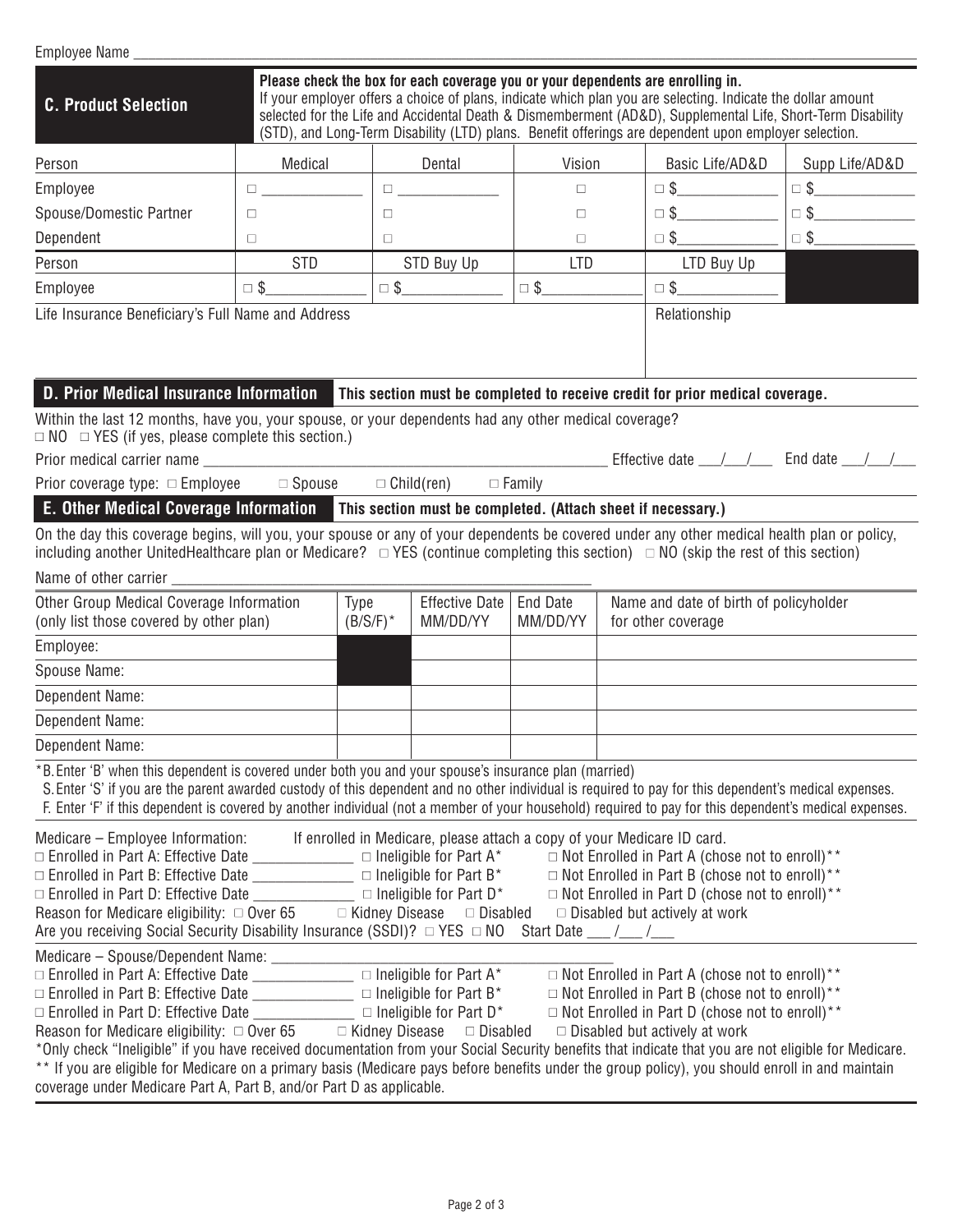| <b>F. Waiver of Coverage</b><br>I decline all coverage for:<br>$\Box$ Myself<br>$\Box$ Spouse<br>$\Box$ Dependent Children<br>$\Box$ Myself and all dependents | Declining coverage due to existence of other coverage:<br>$\Box$ Spouse's Employer's Plan<br>$\Box$ Individual Plan<br>$\Box$ Covered by Medicare<br>$\Box$ Medicaid<br>□ COBRA from Prior Employer<br>$\Box$ VA Eligibility<br>□ Tri-Care<br>$\Box$ (we) have no other coverage at this time<br>$\Box$ Other | I understand that by waiving coverage at this time, I will<br>not be allowed to participate unless I qualify at a special<br>enrollment period or as a late enrollee, if applicable, or at<br>the next open enrollment period. I also understand that<br>pre-existing limitations may apply as explained in the<br>Rights and Responsibilities brochure which I have<br>received with this form. |
|----------------------------------------------------------------------------------------------------------------------------------------------------------------|---------------------------------------------------------------------------------------------------------------------------------------------------------------------------------------------------------------------------------------------------------------------------------------------------------------|--------------------------------------------------------------------------------------------------------------------------------------------------------------------------------------------------------------------------------------------------------------------------------------------------------------------------------------------------------------------------------------------------|
| D <sub>0</sub>                                                                                                                                                 | Employee Cianoture if waiving coverage                                                                                                                                                                                                                                                                        |                                                                                                                                                                                                                                                                                                                                                                                                  |

#### Date Fignature if waiving coverage

**G. Signature** I authorize the Company and its Affiliates to obtain, use and disclose my medical, claim or benefit records, including any individually identifiable health information contained in these records. I understand these records may contain information created by other persons or entities (including health care providers) as well as information regarding the use of drug, alcohol, HIV/AIDS, mental health (other than psychotherapy notes), sexually transmitted disease and reproductive health services. I authorize any health care provider, pharmacy benefit manager, other insurer or reinsurer, hospital, clinic or other medical facility, health care clearinghouse, and any of their affiliates, representatives or business associates, to disclose my information to UnitedHealthcare and Affiliates. I understand the purpose of the disclosure and use of my information is to allow UnitedHealthcare and Affiliates to make decisions regarding eligibility, enrollment, underwriting and premium risk rating. I understand this authorization is voluntary and I may refuse to sign the authorization. My refusal may, however, affect my ability to enroll in the health plan or receive benefits, if permitted by law. I understand I may revoke this authorization at any time by notifying my UnitedHealthcare and Affiliates representative in writing, except to the extent that action has already been taken in reliance on this authorization. As required by HIPAA, UnitedHealthcare and Affiliates also request that I acknowledge the following, which I do: I understand that information I authorize a person or entity to obtain and use may be re-disclosed and no longer protected by federal privacy regulations. This authorization, unless revoked earlier, expires 30 months after the date it is signed.

I understand that I am completing a joint life and health application and that each response must be complete and accurate. I (we) request the indicated group medical coverage for myself and, if the plan provides, for my dependents. I authorize any required premium contributions to be deducted from earnings. I (we) have not given the agent or any other persons any health information not included on the application. I (we) understand that UnitedHealthcare and Affiliates is not bound by any statements I (we) have made to any agent or to any other persons, if those statements are not written or printed on this application and any attachments. I have a continuing obligation to report changes in health status (e.g. received medical advice, diagnosis, care or treatment) after I sign the enrollment form and before receipt of my identification card.

UnitedHealthcare is only seeking to collect information about the current health status of those persons listed on the application. You should not include any genetic information. Please do not include any family medical history information or any information related to genetic services or genetic diseases for which you believe you or your dependents may be at risk.

Please maintain a copy of this authorization for your records.

| Date   | Employee Signature for all applying |               | Spouse Signature (if applying for coverage) |  |  |  |  |
|--------|-------------------------------------|---------------|---------------------------------------------|--|--|--|--|
|        | H. Census Information (optional)    |               |                                             |  |  |  |  |
| ------ |                                     | $\sim$ $\sim$ | .                                           |  |  |  |  |

NOTE: Responding to this question is optional and is not required. Data collected in this section will be used only to help communicate with enrollees and inform them of specific programs to enhance their well-being. This information will not be used in the eligibility process.

| 1. Race, check all that apply:                                | $\Box$ White $\Box$ Black, African-American | $\Box$ American Indian/Alaska Native | □ Asian |  |  |  |  |  |
|---------------------------------------------------------------|---------------------------------------------|--------------------------------------|---------|--|--|--|--|--|
|                                                               | $\Box$ Native Hawaiian/Pacific Islander     | $\Box$ Other Race, please specify    |         |  |  |  |  |  |
| 2. Are you of Hispanic or Latino origin? $\Box$ Yes $\Box$ No |                                             |                                      |         |  |  |  |  |  |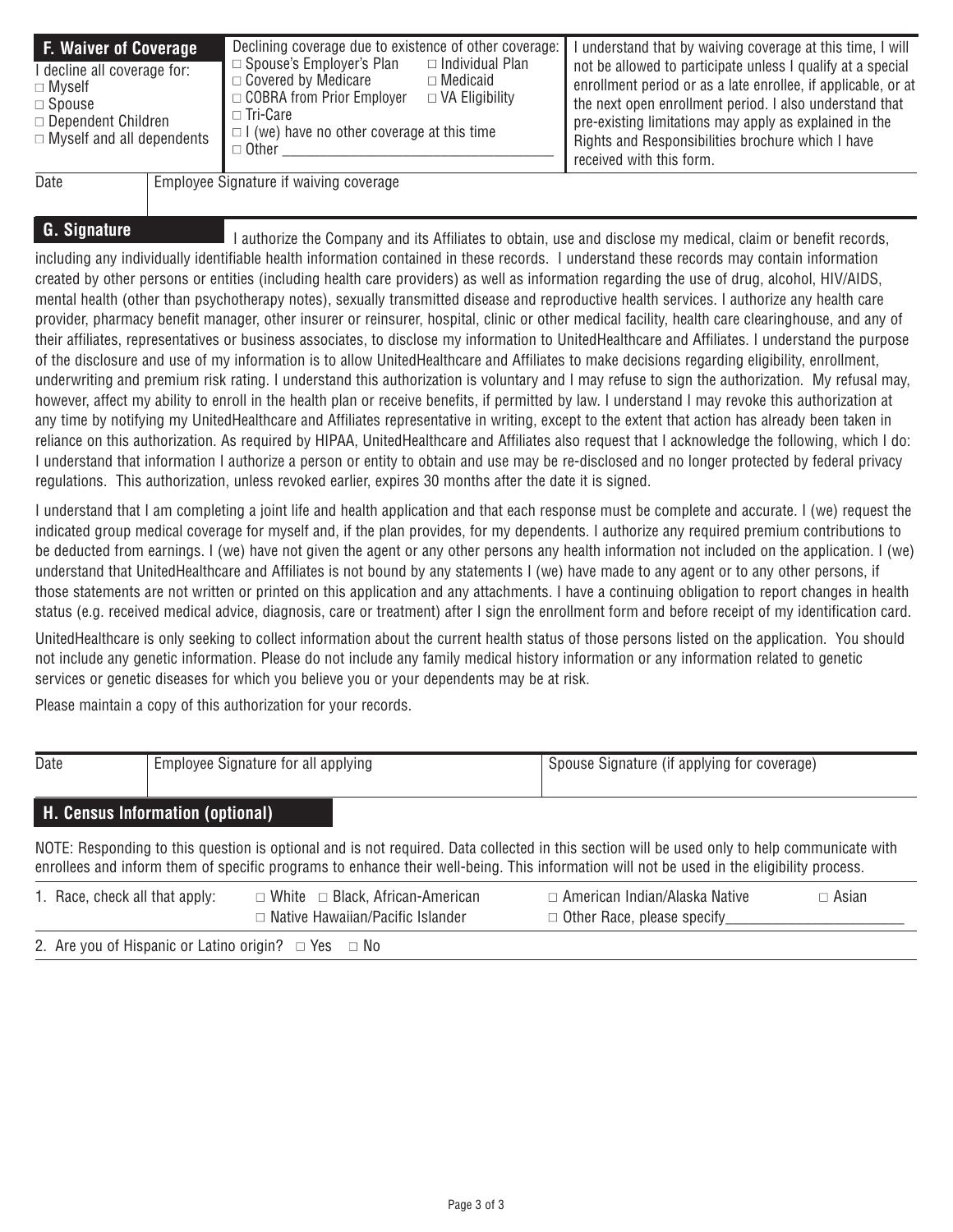By completing your enrollment form:

- You authorize all providers of health services or supplies and any of their representatives to give the following to UnitedHealthcare: any available information about the medical history, condition or treatment of any person named in the request. You authorize UnitedHealthcare to use the information to determine eligibility for medical coverage and eligibility for benefits under an existing policy.
- You also authorize UnitedHealthcare to give the information to its (their) representatives or to any other organization for the reason noted above. You agree that the authorization is valid for 30 months from the date of the enrollment form. You have the right to ask for and receive a copy of the authorization.
- You understand that the Certificate of Coverage or Summary Plan Description and other documents, notices and communications regarding your coverage may be transmitted electronically.
- You have not given the agent or any other persons any health information not included on the enrollment form. You understand that UnitedHealthcare is not bound by any statements you have made to any agent or to any other persons, if those statements are not written or printed on the enrollment form and any attachments.
- You have a continuing obligation to report changes in health status (e.g. received medical advice, diagnosis, care or treatment) after you sign the enrollment form and before receipt of your identification card.

#### **Confidentiality**

Make sure your employer has completed the "To be completed by the employer" section of the enrollment form before you begin to complete your portion of the form. If you do not wish to disclose personal medical information through this form to anyone other than UnitedHealthcare and its affiliates and representatives for underwriting and other purposes permitted by law, you may complete all information on the enrollment form, then insert and seal the form in an envelope before returning it to your employer or broker.



# **Your rights and responsibilities**